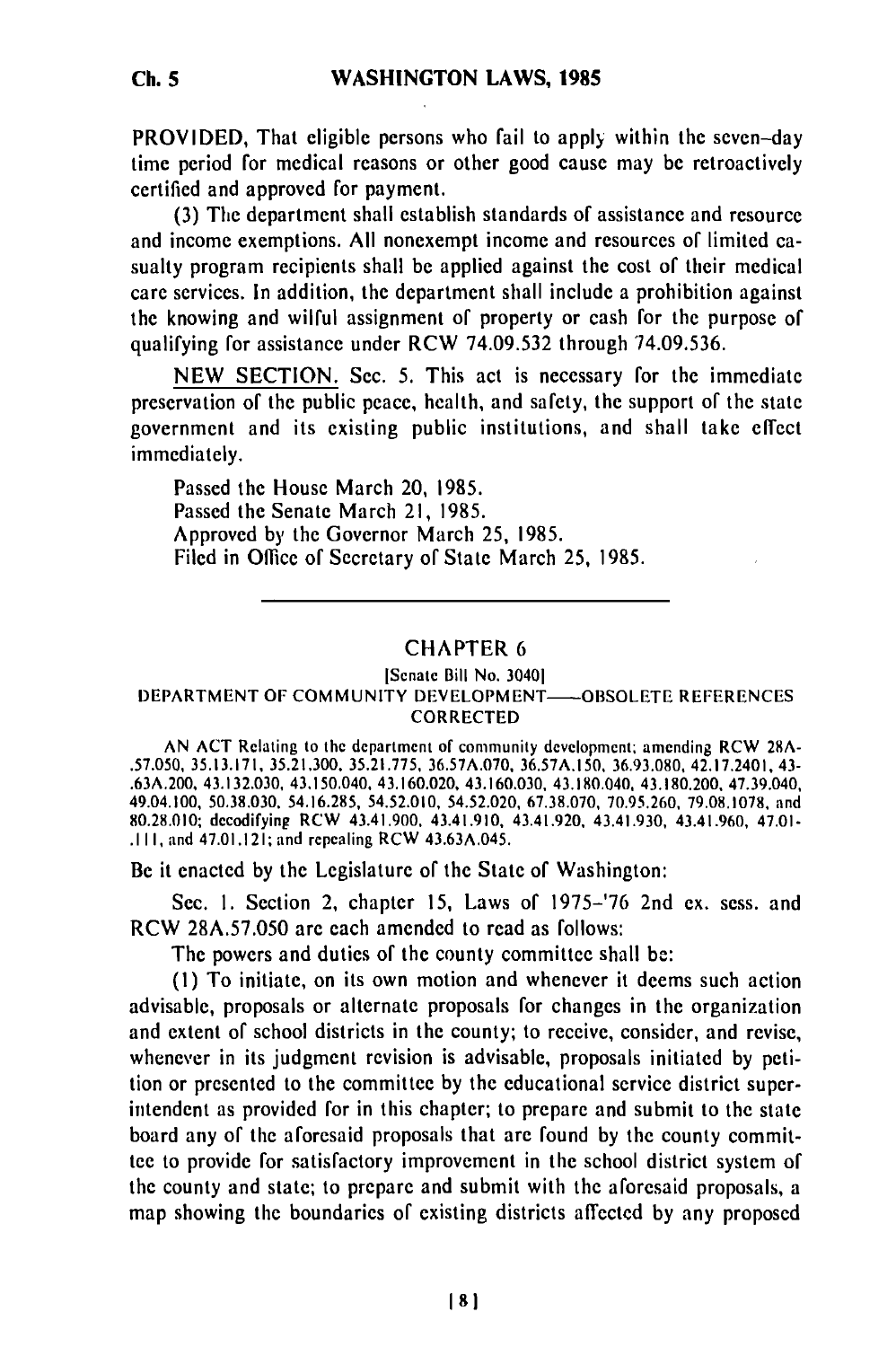change and the boundaries, including a description thereof, of each proposed new district or of each existing district as enlarged or diminished by any proposed change, or both, and a summary of the reasons for the proposed change; and such other reports, records, and materials as the state board may request. The committee may utilize as a basis of its proposals and changes that comprehensive plan for changes in the organization and extent of the school districts of the county prepared and submitted to the state board prior to September I, 1956, or, if the county committee found, after considering the factors listed in RCW 28A.57.055, that no changes in the school district organization of the county were needed, the report to this effect submitted to the state board.

(2) (a) To make an equitable adjustment of the property and other assets and of the liabilities, including bonded indebtedness, as to the old school districts and the new district or districts, if any, involved in or affected by a proposed change in the organization and extent of the school districts; and (b) to make an equitable adjustment of the bonded indebtedness outstanding against any of the aforesaid districts whenever in its judgment such adjustment is advisable, as to all of the school districts involved in or affected by any change heretofore or hereafter effected; and (c) to submit to the state board the proposed terms of adjustment and a statement of the reasons therefor in each case. In making the adjustments herein provided for, the county committee shall consider the number of children of school age resident in and the assessed valuation of the property located in each district and in each part of a district involved or affected; the purpose for which the bonded indebtedness of any district was incurred; the value, location, and dispbsition of all improvements located in the districts involved or affected; and any other matters which in the judgment of the committee are of importance or essential to the making of an equitable adjustment.

(3) To hold and keep a record of a public hearing or public hearings (a) on every proposal for the formation of a new district or for the transfer from one existing district to another of any territory in which children of school age reside or for annexation of territory when the conditions set forth in RCW 28A.57.190 prevail; and (b) on every proposal for adjustment of the assets and of the liabilities of school districts provided for in this chapter. Three members of the county committee or two members of the-committee and the educational service district superintendent may be designated by the committee to hold any public hearing that the committee is required to hold. The county committee shall cause to be posted, at least ten days prior to the date appointed for any such hearing, a written or printed notice thereof (a) in at least three public places in the territory of each proposed new district or of each established district when such district is involved in a question of adjustment of bonded indebtedness, (b) in at least one public place in territory proposed to be transferred or annexed to an existing school district, (c) on a commonly-used schoolhouse door of each district involved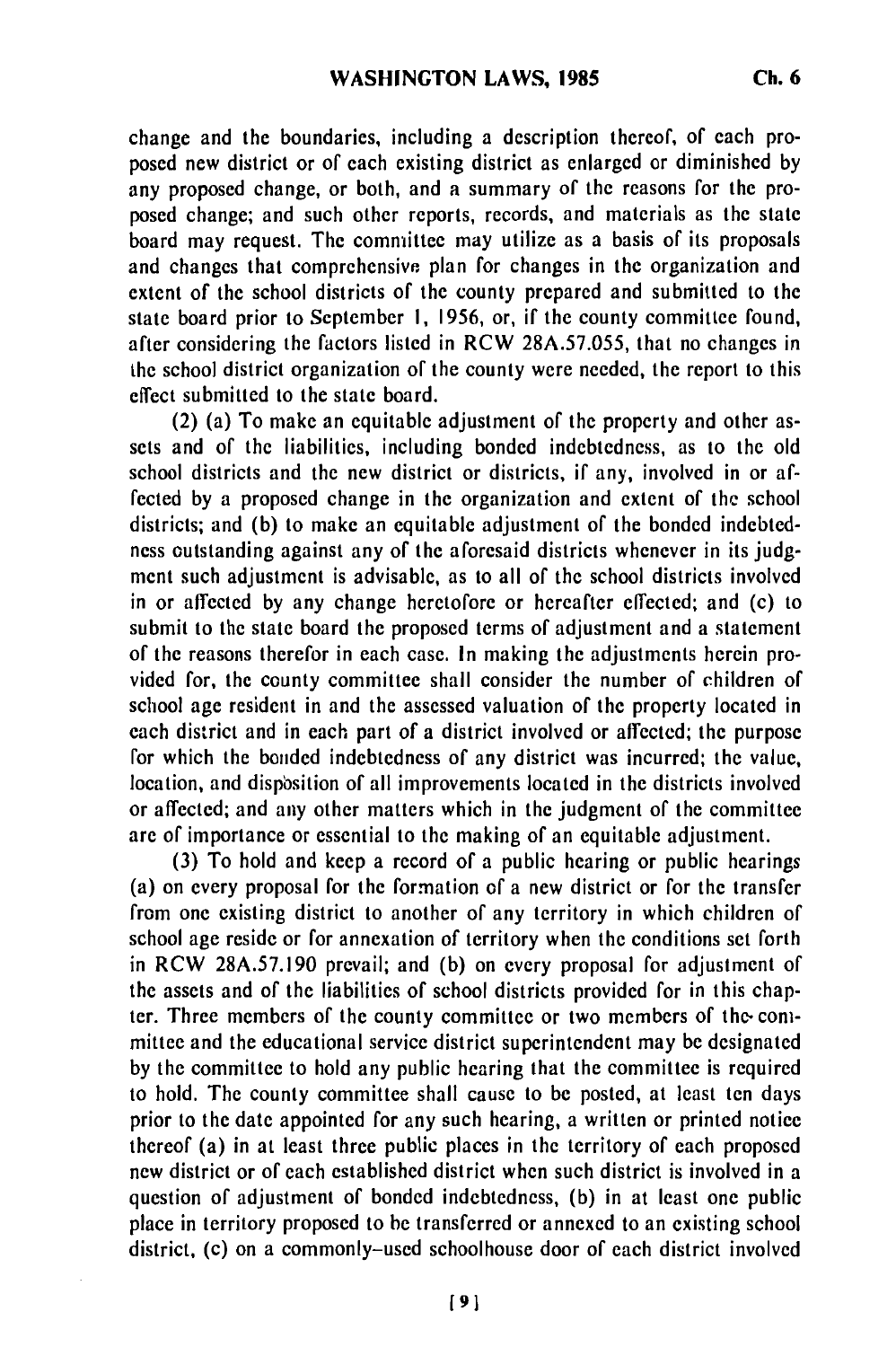in or affected by any proposed change or adjustment upon which a public hearing is required; and (d) at the place or places of holding the hearing. In addition notice may be given by newspaper, radio, and television, or either thereof, when in the committee's judgment the public interest will be served thereby.

(4) To divide into five school directors' districts all first and second class school districts now in existence and not heretofore so divided and all first and second class school districts hereafter established: PROVIDED, That no first or second class school district not heretofore so divided and no first or second class school district hereafter created containing a city with a population in excess of seven thousand according to the latest population certificate filed with the secretary of state by the ((planning and community affairs agency)) office of financial management shall be divided into directors' districts unless a majority of the registered voters voting thereon at an election shall approve a proposition authorizing the division of the district into directors' districts. The boundaries of each directors' district shall be so established that each such district shall comprise as nearly as practicable an equal portion of the population of the school district.

(5) To rearrange at any time the committee deems such action advisable in order to correct inequalities caused by changes in population and changes in school district boundaries, the boundaries of any of the directors' districts of any school district heretofore or hereafter so divided: PROVID-ED, That a petition therefor, shall be required for rearrangement in order to correct inequalities caused by changes in population. Said petition shall be signed by at least ten registered voters residing in the aforesaid school district, and shall be presented to the educational service district superintendent. A public hearing thereon shall be held by the county committee, which hearing shall be called and conducted in the manner prescribed in subsection (3) of this section, except that notice thereof shall be posted in some public place in each directors' district of the school district and on a commonly-used schoolhouse door of the district and at the place of holding the hearing. In addition notice may be given by newspaper, radio, and television, or either thereof, when in the committee's judgment the public interest will be served thereby.

(6) To prepare and submit to the superintendent of public instruction from time to time or, upon his request, reports and recommendations respecting the urgency of need for school plant facilities, the kind and extent of the facilities required, and the development of improved local school administrative units and attendance areas in the case of school districts that seek state assistance in providing school plant facilities.

Sec. 2. Section 35.13.171, chapter 7, Laws of 1965 as amended by section 14, chapter 164, Laws of 1973 1st ex. sess. and RCW 35.13.171 are each amended to read as follows: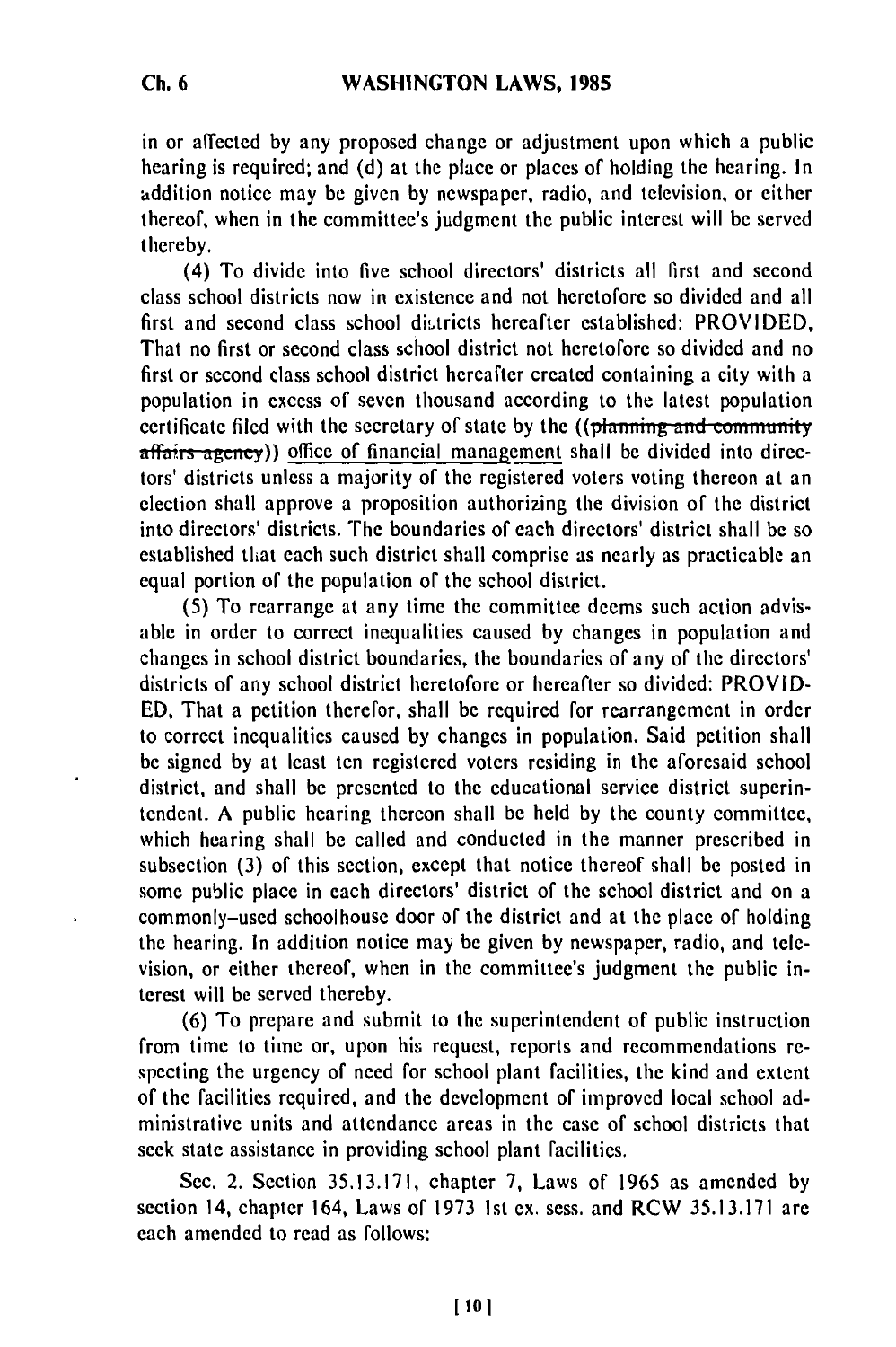Within thirty days after the filing of a city's or town's annexation resolution pursuant to RCW 35.13.015 with the board of county commissioners or within thirty days after filing with the county commissioners a petition calling for an election on annexation, as provided in RCW 35.13- .020, or within thirty days after approval by the legislative body of a city or town of a petition of property owners calling for annexation, as provided in RCW 35.13.130, the mayor of the city or town concerned that is not subject to the jurisdiction of a boundary review board under chapter 36.93 RCW, shall convene a review board composed of the following persons:

(I) The mayor of the city or town initiating the annexation by resolution, or the mayor in the evert of a twenty percent annexation petition pursuant to RCW 35.13.020, or an alternate designated by him;

(2) The chairman of the board of county commissioners of the county wherein the property to be annexed is situated, or an alternate designated by him;

(3) The director of ((the planning and community affairs agency or any agency successor to the community affairs duties of such agency)) community development, or an alternate designated by him;

Two additional members to be designated, one by the mayor of the annexing city, which member shall be a resident property owner of the city, and one by the chairman of the county legislative authority, which member shall be a resident of and a property owner or a resident or a property owner if there be no resident property owner in the area proposed to be annexed, shall be added to the original membership and the full board thereafter convened upon call of the mayor: PROVIDED FURTHER, That three members of the board shall constitute a quorum.

Sec. 3. Section 35.21.300, chapter 7, Laws of 1965 as amended by section I, chapter **251,** Laws of 1984 and RCW 35.21.300 are each amended to read as follows:

(I) The lien for charges for service by a city waterworks, or electric light or power plant may be enforced only by cutting off the service until the delinquent and unpaid charges are paid, except that until June 30, 1986, electricity for residential space heating may be terminated between November 15 and March 15 only as provided in subsection (2) of this section. In the event of a disputed account and tender by the owner of the premises of the amount he claims to be due before the service is cut off, the right to refuse service to any premises shall not accrue until suit has been entered by the city and judgment entered in the case.

(2) Until June 30, 1986:

(a) Electricity for residential space heating shall not be terminated between November 15 through March 15 if the customer:

(i) Notifies the utility of the inability to pay the bill. This notice shall be provided within five business days of receiving a payment overdue notice unless there are extenuating circumstances;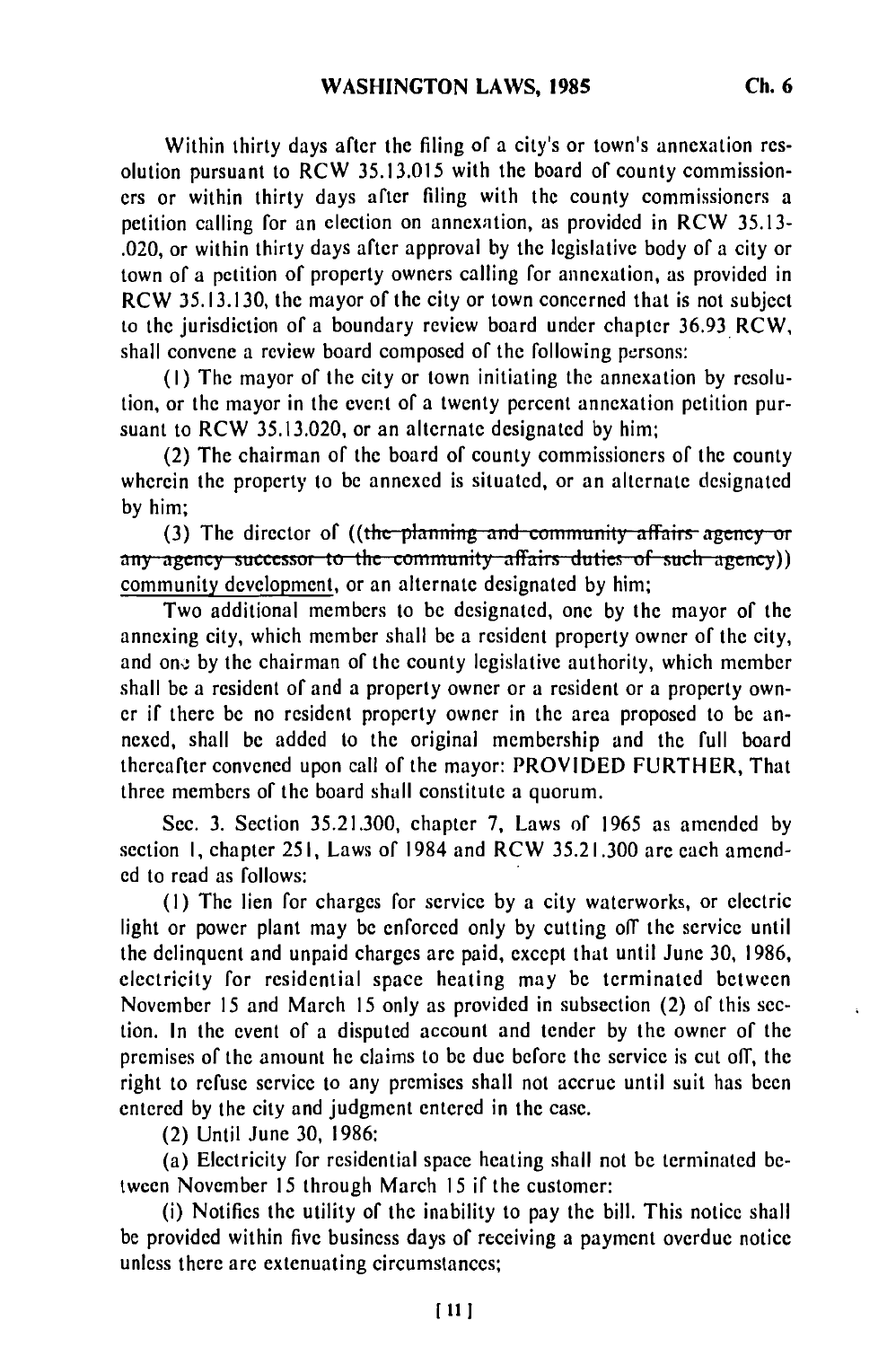(ii) Brings a statement from the department of social and health services or a grantee of the ((planning and community affairs agency)) department of community development which administers federally funded energy assistance programs, that the household income does not exceed the maximum allowed for eligibility under the state's plan for low-income energy assistance under 42 U.S.C 8624 and which provides a dollar figure that is seven percent of household income;

(iii) Has applied for home heating assistance from applicable government and private sector organizations and certifies that any assistance received will be applied to the current bill and future utility bills;

(iv) Has applied for low-income weatherization assistance to the utility or other appropriate agency if such assistance is applicable for the dwelling;

(v) Agrees to a payment plan and agrees to maintain the payment plan. The plan will be designed both to pay the past due bill by the following October 15 and to pay for continued utility service. The plan shall not require monthly payments in excess of seven percent of the customer's monthly income during November 15 through March 15. A customer may agree to pay a higher percentage during this period, but the plan shall not be invalidated unless payment during this period is less than seven percent. If assistance payments are received by the customer subsequent to implementation of the plan, the customer shall contact the utility to reformulate the plan; and

(vi) Agrees to pay the moneys owed even if he or she moves.

(b) The utility shall:

(i) Include in any notice that an account is delinquent and that service may be subject to termination  $((\text{fand})$ ) and a description of the customer's duties in this subsection;

(ii) Assist the customer in fulfilling the requirements under this subsection;

(iii) Be authorized to transfer an account to a new residence when a customer who has established a plan under this subsection moves from one residence to another within the same utility service area; and

(iv) Be permitted to disconnect service if the customer fails to honor the payment program. Utilities may continue to disconnect service for those practices authorized by law other than for nonpayment as provided for in this subsection.

**(3)** All municipal utilities shall offer residential customers the'option of a budget billing or equal payment plan.

Sec. 4. Section I, chapter 102, Laws of 1979 ex. sess. as last amended by section 82, chapter 230, Laws of 1984 and RCW 35.21.775 are each amended to read as follows:

Whenever a city or town has located within its territorial limits buildings or equipment, except those leased to a nontax-exempt person or organization, owned by the state or an agency or institution of the state, the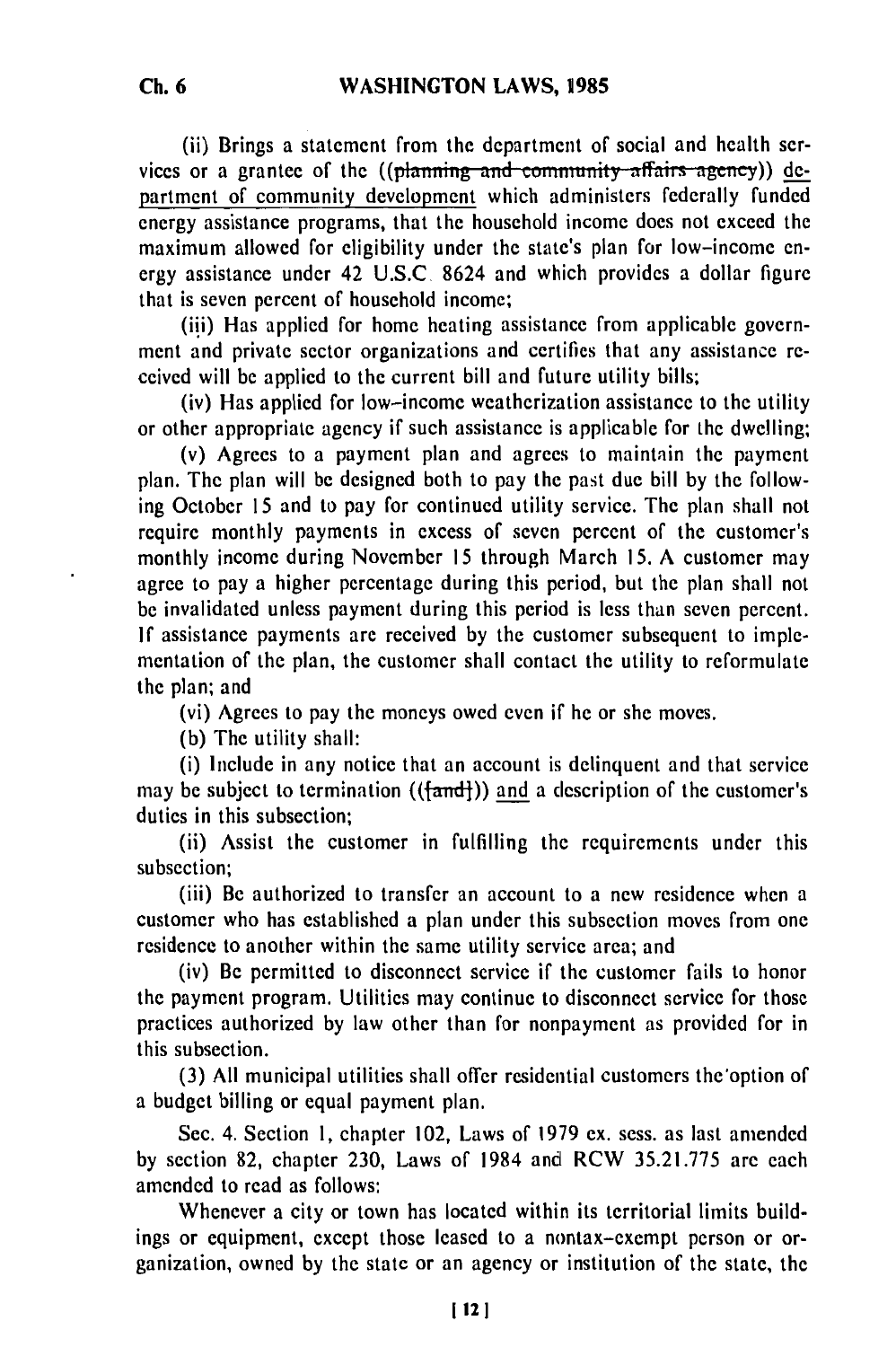state or agency or institution shall contract with the city or town for fire protection services necessary for the protection and safety of personnel and property pursuant to chapter 39.34 RCW, as now or hereafter amended. Nothing in this section shall be construed to require the state, or any state agency or institution, to contract for services which are performed by the staff and equipment of such an entity or by a fire protection district pursuant to RCW 52.30.020. The director of ((planning and community affairs)) community development shall present in the budget submitted to the governor for ((the 1983–85 biennium, and)) each biennium ((thereafter)), an amount sufficient to fund any fire protection service contracts negotiated under the provisions of this section.

Sec. 5. Section 17, chapter 270, Laws of 1975 Ist ex. sess. and RCW 36.57A.070 are each amended to read as follows:

The comprehensive transit plan adopted by the authority shall be reviewed by the state transportation commission((<del>, and if such commission</del>) does not exist, by the planning and community affairs agency or its succes**sor))** to determine:

**(1)** The completeness of service to be offered and the economic viability of the transit system proposed in such comprehensive transit plan;

(2) Whether such plan integrates the proposed transportation system with existing transportation modes and systems that serve the benefit area;

(3) Whether such plan coordinates that area's system and service with nearby public transportation systems;

(4) Whether such plan is eligible for matching state or federal funds;

After reviewing the comprehensive transit plan, the state transportation commission((<del>, and if such does not exist, the planning and community af-</del> fairs agency or its successor)) shall have sixty days in which to approve such plan and to certify to the state treasurer that such public transportation benefit area shall be eligible to receive the motor vehicle excise tax proceeds authorized pursuant to RCW 35.58.273, as now or hereafter amended in the manner prescribed by chapter 82.44 RCW, as now or hereafter amended. To be approved a plan shall provide for coordinated transportation planning, the integration of such proposed transportation program with other transportation systems operating in areas adjacent to, or in the vicinity of the proposed public transportation benefit area, and be consistent with the public transportation coordination criteria adopted pursuant to the urban mass transportation act of 1964 as amended as of July **I,** 1975. In the event such comprehensive plan is disapproved and ruled ineligible to receive motor vehicle tax proceeds, the state transportation commission( $\frac{1}{2}$ such does not exist, the planning and community affairs agency or its successor;)) shall provide written notice to the authority within thirty days as to the reasons for such plan's disapproval and such ineligibility. The authority may resubmit such plan upon reconsideration and correction of such deficiencies in the plan cited in such notice of disapproval.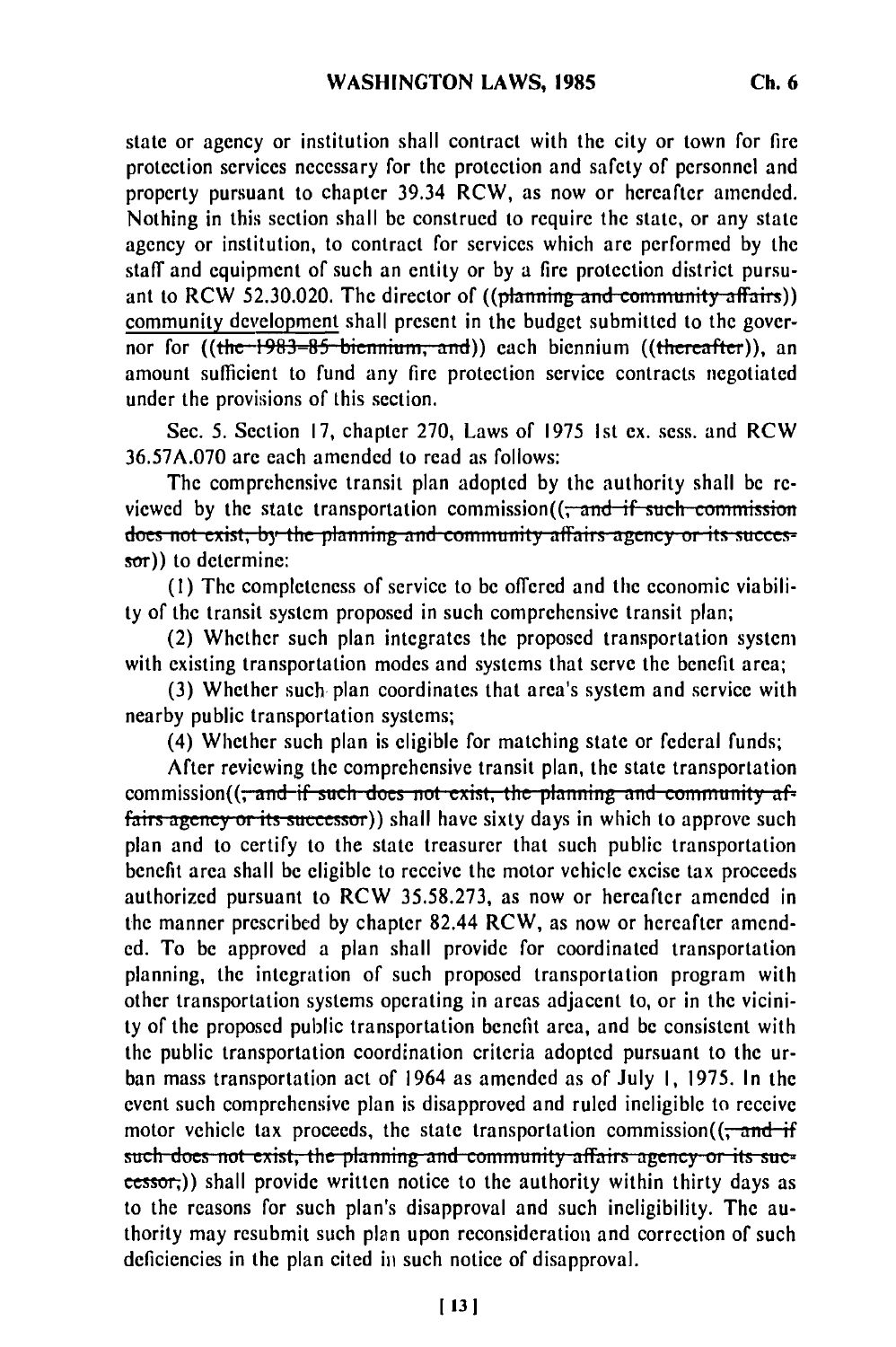Sec. 6. Section 25, chapter 270, Laws of 1975 1st ex. sess. as amended by section 41, chapter 151, Laws of 1979 and RCW 36.57A.150 are each amended to read as follows:

Counties that have established a county transportation authority pursuant to chapter 36.57 RCW and public transportation benefit areas that have been established pursuant to this chapter are eligible to receive a onetime advanced financial support payment from the state to assist in the development of the initial comprehensive transit plan required by RCW 36-.57.070 and 36.57A.060. The amount of this support payment is established at one dollar per person residing within each county or public transportation benefit area, as determined by the office of financial management, but no single payment shall exceed fifty thousand dollars. Repayment of an advanced financial support payment shall be made to the public transportation account in the general fund or, if such account does not exist, to the general fund by each agency within two years of the date such advanced payment was received. Such repayment shall be waived within two years of the date such advanced payment was received if the voters in the appropriate counties or public transportation benefit areas do not elect to levy and collect taxes enabled under authority of this chapter and RCW 35.95.040 and 82- .14.045. The state department of transportation  $(6\sigma, if such department$ does not exist, the planning and community affairs agency)) shall provide technical assistance in the preparation of local transit plans, and administer the advanced financial support payments authorized by this section.

Sec. 7. Section 8, chapter 189, Laws of 1967 as amended by section 4, chapter **111,** Laws of 1969 ex. sess. and RCW 36.93.080 are each amended to read as follows:

Expenditures by the board shall be subject to the provisions of chapter 36.40 RCW and other statutes relating to expenditures by counties. The (plaining and community amails agency, or to whatever entity the local<br>overnment functions of this agency shall be transferred.)) department of community development shall on a quarterly basis remit to each county one-half of the actual costs incurred by the county for the operation of the boundary review board within individual counties as provided for in this chapter. However, in the event no funds are appropriated to the said agency for this purpose, this shall not in any way affect the operation of the boundary review board.

Sec. 8. Section 2, chapter 34, Laws of 1984 and RCW 42.17.2401 are each amended to read as follows:

For the purposes of RCW 42.17.240, the term "executive state officer" includes:

**(1)** The chief administrative law judge, the director of financial management, the director of personnel, the director of  $((the *planning* and *com*$ munity affairs agency)) community development, the director of the state system of community colleges, the executive director of the data processing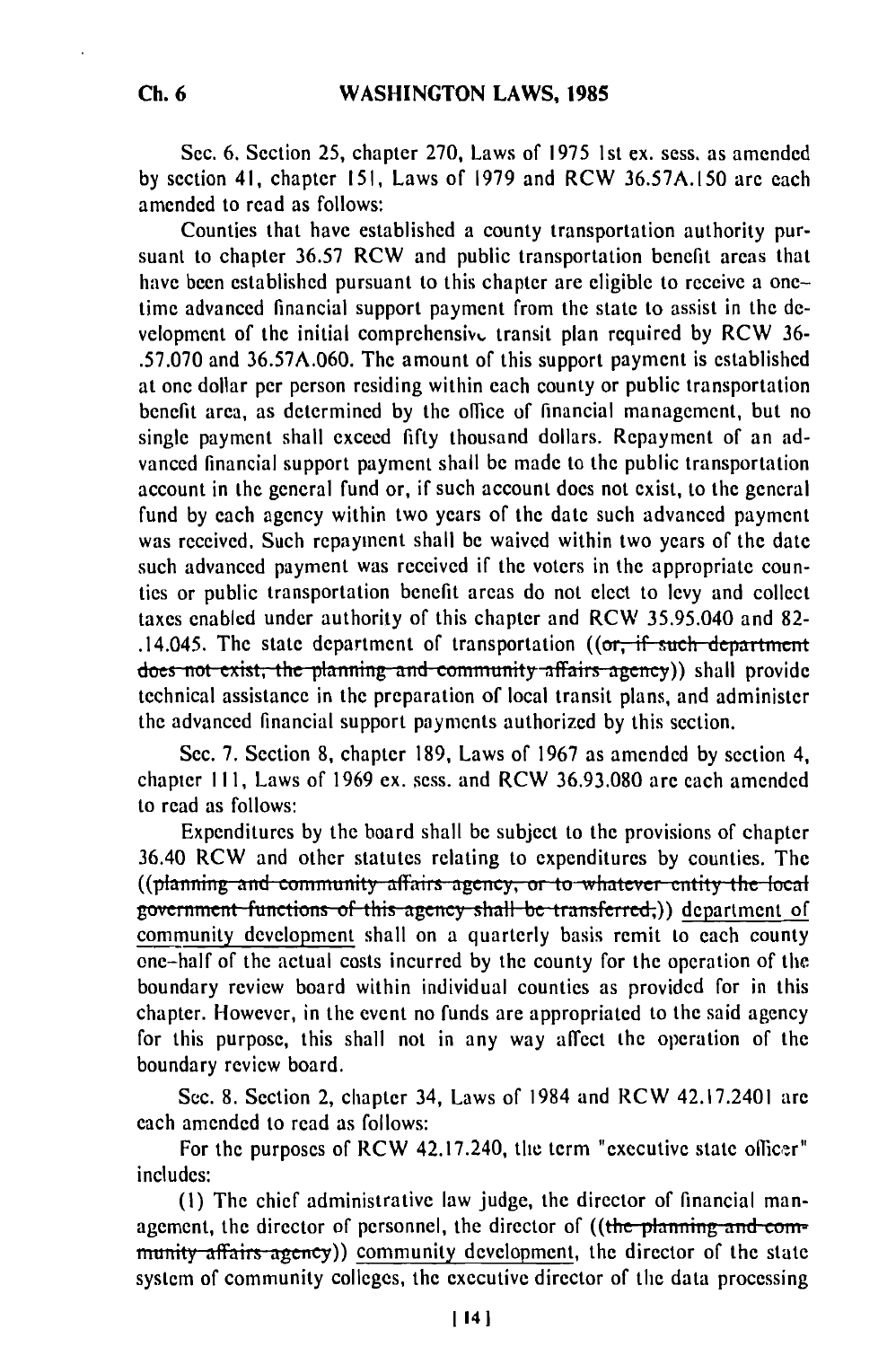authority, the executive secretary of the forest  $((practive[s]))$  practices appeals board, the director of the gambling commission, the director of the higher education personnel board, the secretary of transportation, the executive secretary of the horse racing commission, the executive secretary of the human rights commission, the administrator of the interagency committee for outdoor recreation, the director of parks and recreation, the executive secretary of the board of prison terms and paroles, the administrator of the public disclosure commission, the director of retirement systems, the secretary of the utilities and transportation commission, the executive secretary of the board of tax appeals, the secretary of the state finance committee, the president of each of the regional and state universities and the president of The Evergreen State College, each district and each campus

president of each state community college; (2) Each professional staff member of the office of the governor;

(3) Each professional staff member of the legislature; and

(4) Each member of the state board for community college education, data processing authority, forest practices board, forest practices appeals board, gambling commission, game commission, higher education personnel board, transportation commission, horse racing commission, human rights commission, board of industrial insurance appeals, liquor control board, interagency committee for outdoor recreation, parks and recreation commission, personnel board, personnel appeals board, board of prison terms and paroles, public disclosure commission, public employees' retirement system board, public pension commission, University of Washington board of regents, Washington State University board of regents, board of tax appeals, teachers' retirement system board of trustees, Central Washington University board of trustees, Eastern Washington University board of trustees, The Evergreen State College board of trustees, Western Washington University board of trustees, board of trustees of each community college, state housing finance commission, and the utilities and transportation commission.

Sec. 9. Section **1,** chapter 244, Laws of 1984 and RCW 43.63A.200 are each amended to read as follows:

The director of ((planning and community affairs)) community development shall make loans to cities, towns, counties, and special purpose districts of thc. state for the construction, replacement, rehabilitation, or improvement of roads, bridges, sewers, water systems, dams, lighting, signalization, and traffic flow systems from moneys appropriated therefor from the public works assistance account under RCW 43.79.450. Repayments of loans made under this section and the interest thereon shall be deposited in the public works assistance account.

The director of ((planning and community affairs)) community development may accept any federal funds which may be available for the purposes of this section and shall deposit such funds in the public works assistance account.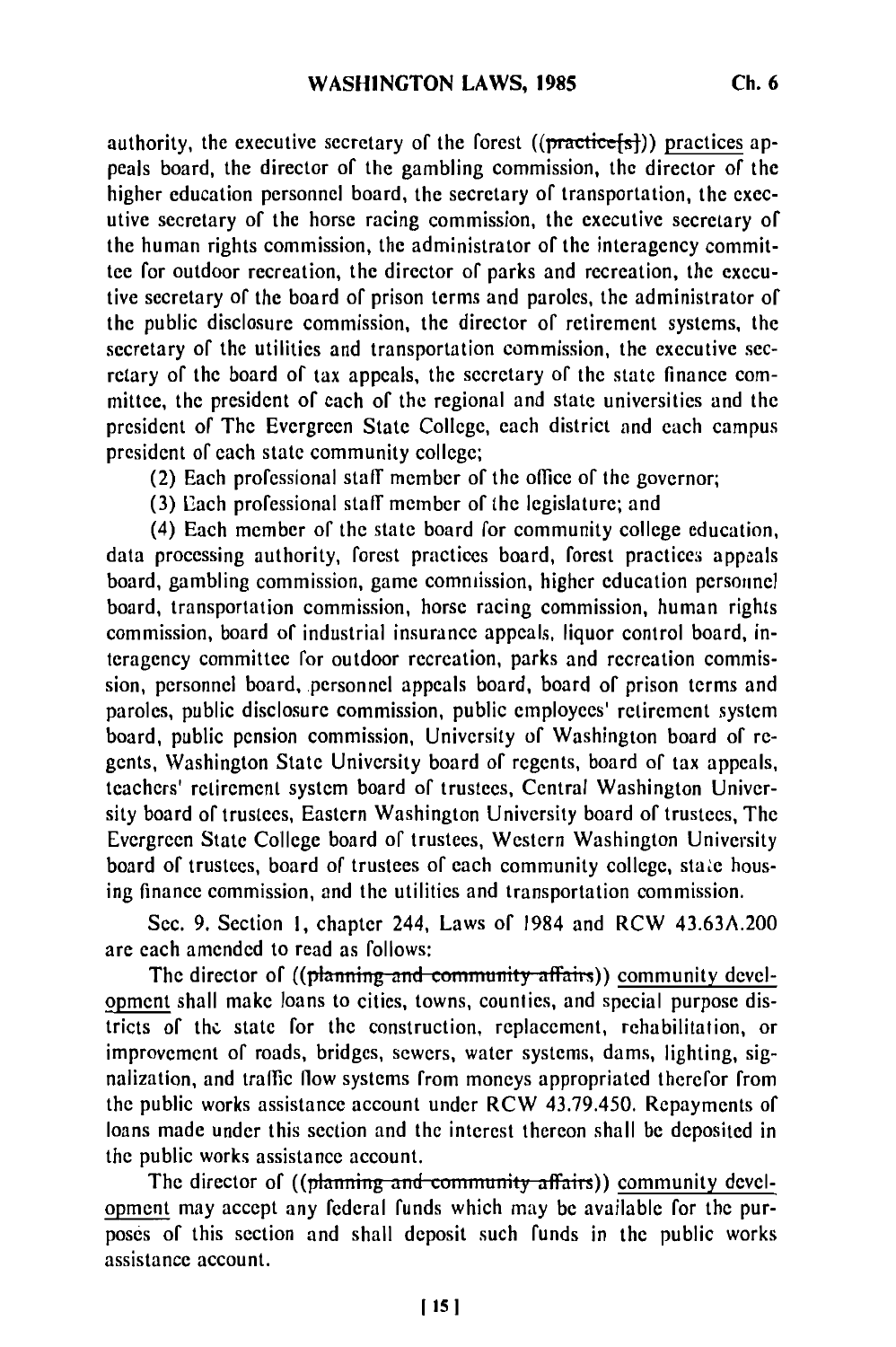Sec. **10.** Section 3, chapter 19, Laws of **1977** ex. sess. as amended **by** section 150, chapter 151, Laws of 1979 and RCW 43.132.030 are each amended to read as follows:

The director of financial management is hereby empowered to designate the director of ((the planning and community affairs agency or its **statutory successor))** community development as the official responsible for the preparation of fiscal notes authorized and required by this chapter. It is the intent of the legislature that when necessary the resources of other state agencies, appropriate legislative staffs, and the various associations of local government may be employed in the development of such fiscal notes.

Sec. **!1.** Section 4, chapter **11,** Laws of 1982 1st ex. sess. and RCW 43.150.040 are each amended to read as follows:

The governor may establish a state-wide center for voluntary action within the ((planning and community affairs agency or its statutory succes $s$ o $\tau$ )) department of community development and appoint a coordinator, who may employ such staff as necessary to carry out the purposes of this chapter. The provisions of chapter 41.06 RCW do not apply to the coordinator and the staff.

Sec. 12. Section 2, chapter 40, Laws of 1982 Ist ex. sess. as last amended by section 2, chapter 257, Laws of 1984 and RCW 43.160.020 are each amended to read as follows:

Unless the context clearly requires otherwise, the definitions in this section apply throughout this chapter.

(1) "Board" means the community economic revitalization board.

(2) "Bond" means any bond, note, debenture, interim certificate, or other evidence of financial indebtedness issued by the board pursuant to this chapter.

(3) "Department" means the department of commerce and economic development or its successor with respect to the powers granted by this chapter.

(4) "Financial institution" means any bank, savings and loan association, credit union, development credit corporation, insurance company, investment company, trust company, savings institution, or other financial institution approved by the board and maintaining an office in the state.

(5) "Industrial development facilities" means "industrial development facilities" as defined in RCW 39.84.020.

(6) "Industrial development revenue bonds" means tax-exempt revenue bonds used to fund industrial development facilities.

onds used to rund measurial development facilities.<br>(7) "Local government" means any port district, county, city, or town.<br>(8) (("Planning and community affairs agency" means that agency or

(8) ( $\left(\frac{4 \text{Planning and community affairs agency}^*}{4 \text{terms, therefore, or}}\right)$  any successor-agency.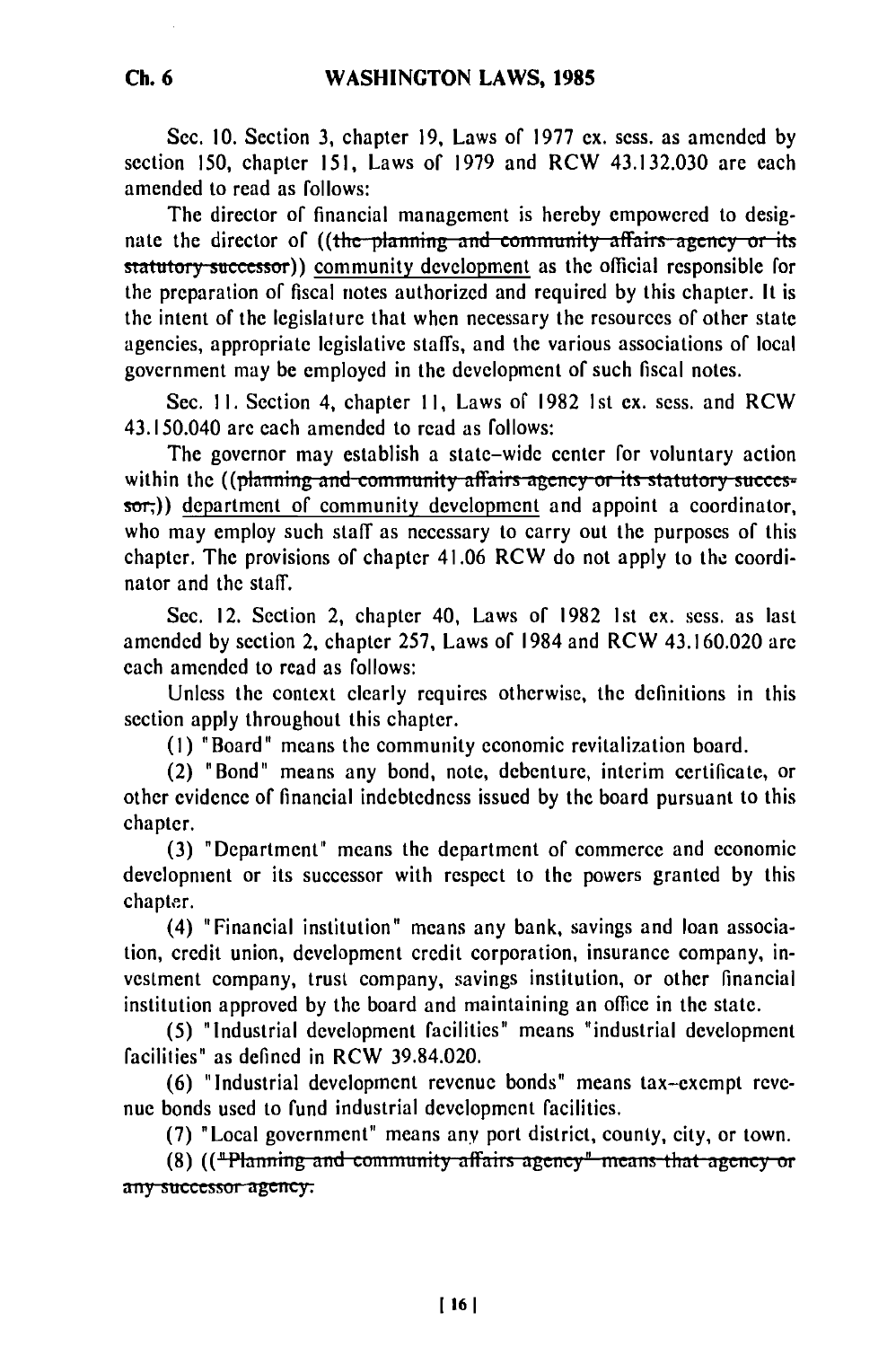$(9)$ )) "Sponsor" means any of the following entities which customarily provide service or otherwise aid in industrial or other financing and are approved as a sponsor by the board: A bank, trust company, savings bank, investment bank, national banking association, savings and loan association, building and loan association, credit union, insurance company, or any other financial institution, governmental agency, or holding company of any entity specified in this subsection.

 $((+10))$  (9) "Umbrella bonds" means industrial development revenue bonds from which the proceeds are loaned, transferred, or otherwise made available to two or more users under this chapter.

 $((\{\dagger\})$  (10) "User" means one or more persons acting as lessee, purchaser, mortgagor, or borrower under a financing document and receiving or applying to receive revenues from bonds issued under this chapter.

Sec. 13. Section 3, chapter 40, Laws of 1982 1st ex. sess. as last amended by section 89, chapter 287, Laws of 1984 and RCW 43.160.030 are each amended to read as follows:

(I) The community economic revitalization board is hereby created to exercise the powers granted under this chapter.

(2) The board shall consist of nine persons appointed by the governor and the director of commerce and economic development, the director of ((planning and community affairs)) community development, the director of revenue, the commissioner of employment security, and the chairmen of the committee on commerce and economic development of the house of representatives and the committee on commerce and labor of the senate, or the equivalent standing committees, for a total of seventeen members. The appointive members shall be as follows: A recognized private or public sector economist selected from the governor's council of economic advisors; one port district official; one county official; one city official; one representative of the public; one representative of small businesses each from: (a) The area west of Puget Sound, (b) the area east of Puget Sound and west of the Cascade range, (c) the area east of the Cascade range and west of the Columbia river, and (d) the area east of the Columbia river; one executive from large businesses each from the area west of the Cascades and the area east of the Cascades. The appointive members shall initially be appointed to terms as follows: Three members for one-year terms, three members for two-year terms, and three members for three-year terms which shall include the chairman. Thereafter each succeeding term shall be for three years. The representative from the governor's council of economic advisors shall serve as chairman of the board. The director of the department of commerce and economic development shall serve as vice chairman.

(3) Staff support shall be provided by the department of commerce and economic development.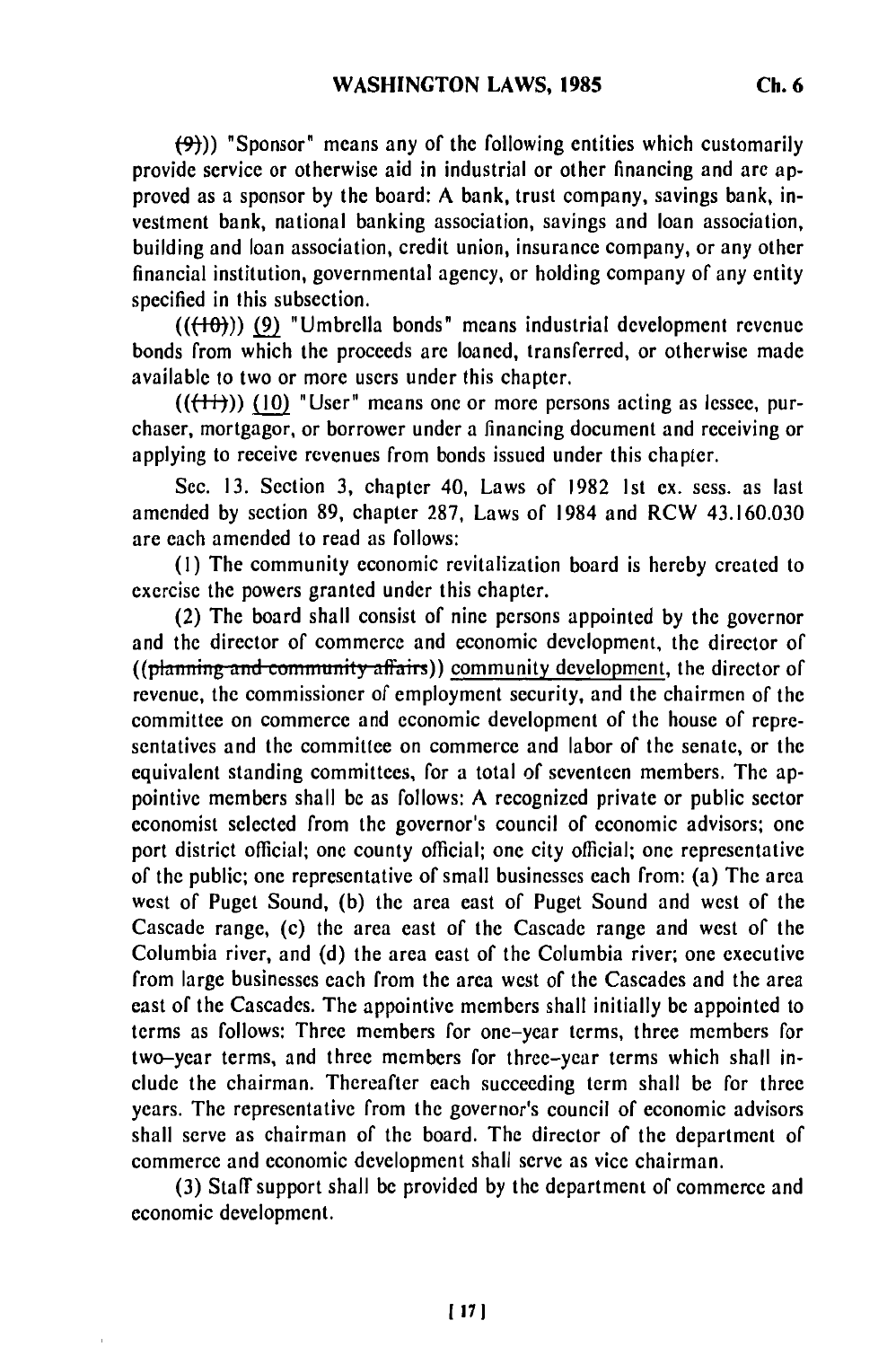(4) All appointive members of the board shall be compensated in accordance with RCW 43.03.240 and shall be reimbursed for travel expenses as provided in RCW 43.03.050 and 43.03.060.

(5) If a vacancy occurs by death, resignation, or otherwise of appointive members of the board, the governor shall fill the same for the unexpired term. Any members of the board, appointive or otherwise, may be removed for malfeasance or misfeasance in office, upon specific written charges by the governor, under chapter 34.04 RCW.

Sec. 14. Section 4, chapter 161, Laws of 1983 as amended by section 90, chapter 287, Laws of 1984 and RCW 43.180.040 are each amended to read as follows:

**(I)** There is hereby established a public body corporate and politic, with perpetual corporate succession, to be known as the Washington state housing finance commission. The commission is an instrumentality of the state exercising essential government functions and, for purposes of the code, acts as a constituted authority on behalf of the state when it issues bonds pursuant to this chapter. The commission is a "public body" within the meaning of RCW 39.53.010.

(2) The commission shall consist of the following voting members:

(a) The state treasurer, ex officio;

(b) The director of ((the planning and community affairs agency)) community development, ex officio;

(c) An elected local government official, ex officio, with experience in local housing programs, who shall be appointed by the governor with the consent of the senate;

(d) A representative of housing consumer interests, appointed by the governor with the consent of the senate;

**(e)** A representative of labor interests, appointed by the governor, with the consent of the senate, after consultation with representatives of organized labor;

**(f)** A representative of low-income persons, appointed by the governor with the consent of the senate;

(g) Five members of the public appointed by the governor, with the consent of the senate, on the basis of geographic distribution and their expertise in housing, real estate, finance, energy efficiency, or construction, one of whom shall be appointed by the governor as chair of the commission and who shall serve on the commission and as chair of the commission at the pleasure of the governor.

The term of the persons appointed by the governor, other than the chair, shall be four years from the date of their appointment, except that the terms of three of the initial appointees shall be for two years from the date of their appointment. The governor shall designate the appointees who will serve the two-year terms. An appointee may be removed by the governor for cause pursuant to RCW 43.06.070 and 43.06.080. The governor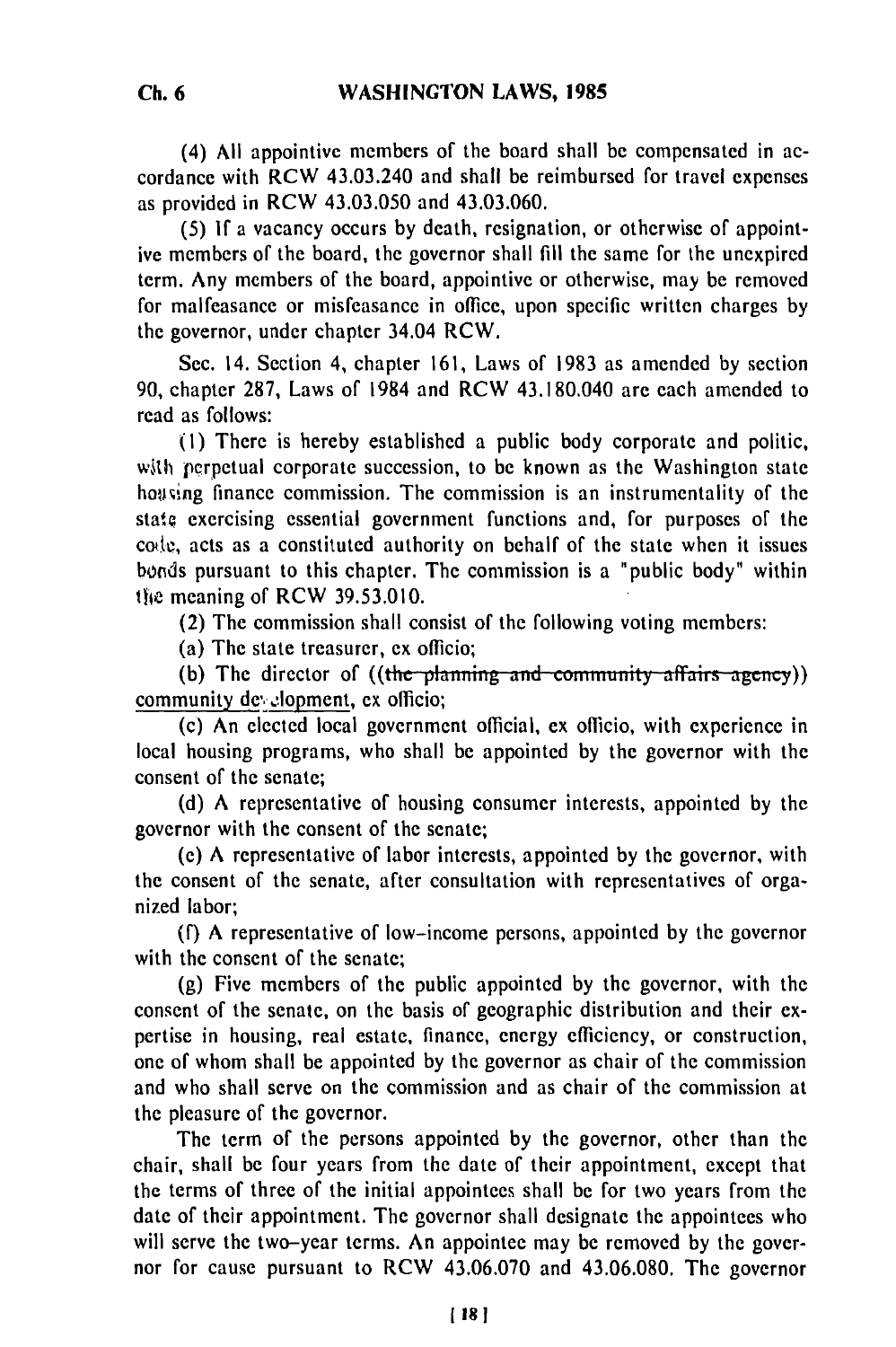shall fill any vacancy in an appointed position **by** appointment for the remainder of the unexpired term. If the ((planning and community affairs agency)) department of community development is abolished, the resulting vacancy shall be filled by a state official who shall be appointed to the commission by the governor. **If** this official occupies an office or position for which senate confirmation is not required, then his appointment to the commission shall be subject to the consent of the senate. The members of the commission shall be compensated in accordance with RCW 43.03.240 and may be reimbursed, solely from the funds of the commission, for expenses incurred in the discharge of their duties under this chapter, subject to the provisions of RCW 43.03.050 and 43.03.060. A majority of the commission constitutes a quorum. Designees shall be appointed in such manner and shall exercise such powers as are specified by the rules of the commission.

(3) The commission may adopt an official seal and may select from its membership a vice chair, a secretary, and a treasurer. The commission shall establish rules concerning its exercise of the powers authorized by this chapter. The rules shall be adopted in conformance with chapter 34.04 RCW.

Sec. 15. Section 20, chapter 161, Laws of 1983 as amended by section I, chapter 28, Laws of 1984 and RCW 43.180.200 are each amended to read as follows:

For purposes of the code:

(I) The legislature reserves the right at any time to alter or change the structure, organization, programs, or activities of the commission and to terminate the commission, so long as the action does not impair any outstanding contracts entered into by the commission;

(2) Any net earnings of the commission beyond that necessary to retire its bonds and to carry out the purposes of this chapter shall not inure to the benefit of any person other than the state;

(3) Upon dissolution of the commission, title to all of its remaining property shall vest in the state;

(4) The commission constitutes the only housing finance agency of the state of Washington; and

(5) In order to take advantage of the maximum amount of tax exempt bonds for housing financing available pursuant to the code, the state ceiling for each of the calendar years  $((1983))$  through 1986 shall be allocated in accordance with the following formula:

(a) Eighty percent of the state ceiling shall be allocated to the commission and twenty percent shall be allocated to the other issuing authorities in the state.

(b) The allocation to the issuing authorities other than the commission shall be distributed to such issuing authorities in amounts as determined following public notice by the  $((\text{planning and community affairs agency}, \text{or}$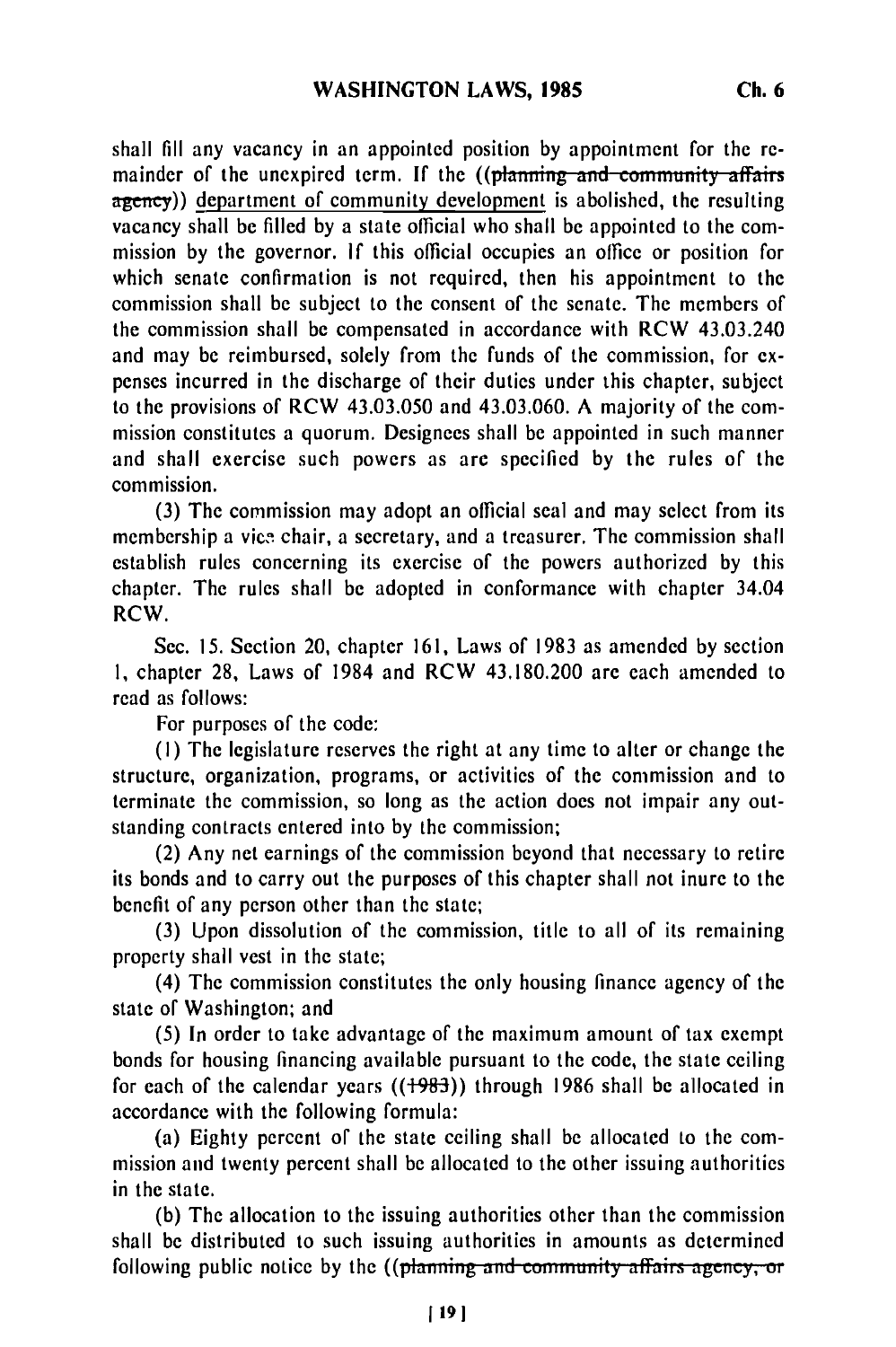its successer,)) department of community development pursuant to rules promulgated by it. The distribution shall be in response to applications received from such issuing authorities and shall be based on the following factors: (i) The amount of housing to be made available by such applicant; (ii) the population within the jurisdiction of the applicant; (iii) coordination with other applicable federal and state housing programs; (iv) the likelihood of implementing the proposed financing during that year; and (v) consistency with the plan **of** the commission. On or before February I of each year, the ((planning and community affairs agency)) department of community development shall distribute the state ceiling allocation among such issuing authorities and any unused portion shall be added to the allocation of the commission. **((However, for calendar year. 1983, the distribution shall be** made on or before September 1, 1983. After 1983)) Each issuing authority other than the commission shall confirm its allocation distribution by providing to the ((planning and community affairs agency)) department of community development no later than June 1 a copy of an executed bond purchase contract or alternative documentation deemed sufficient by the commission to evidence the reasonable likelihood of the allocation distribution being fully used. Any portion of such allocation not so confirmed shall be added to the allocation of the commission on July I. Prior to July **1,** the commission shall provide written notice of the allocation decrease to the affected issuing authority. The reallocation shall not limit the authority of the commission to assign a portion of its allocation pursuant to subsection (5)(c) of this section.

(c) The commission may assign a portion of its allocation to another issuing agency.<br>(((<del>d) For calendar year 1983, the allocations to issuing authorities,</del>

other than the commission, shall include bonds issued by the authorities during the first six months of 1983. However, the planning and community affairs agency, or its successor, shall adopt rules to ensure that the total amount of bonds issued by the authorities during the six-month period does not exceed their twenty percent share and that the total amount of bonds issued by any single issuing authority during such period does not exceed twenty-five million dollars.))

Sec. 16. Section 4, chapter 85, Laws of 1967 ex. sess. as amended by section 208, chapter 7, Laws of 1984 and RCW 47.39.040 are each amended to read as follows:

The establishment of planning and design standards for items provided for in RCW 47.39.050 shall be coordinated by the state ((planning and **community affairs agency))** department of community development. The department of transportation, parks and recreation commission, and any other departments or commissions whose interests are affected shall prepare, submit, and file with the state (( $phanning$  and community affairs agency)) department of community development standards relating to the scenic and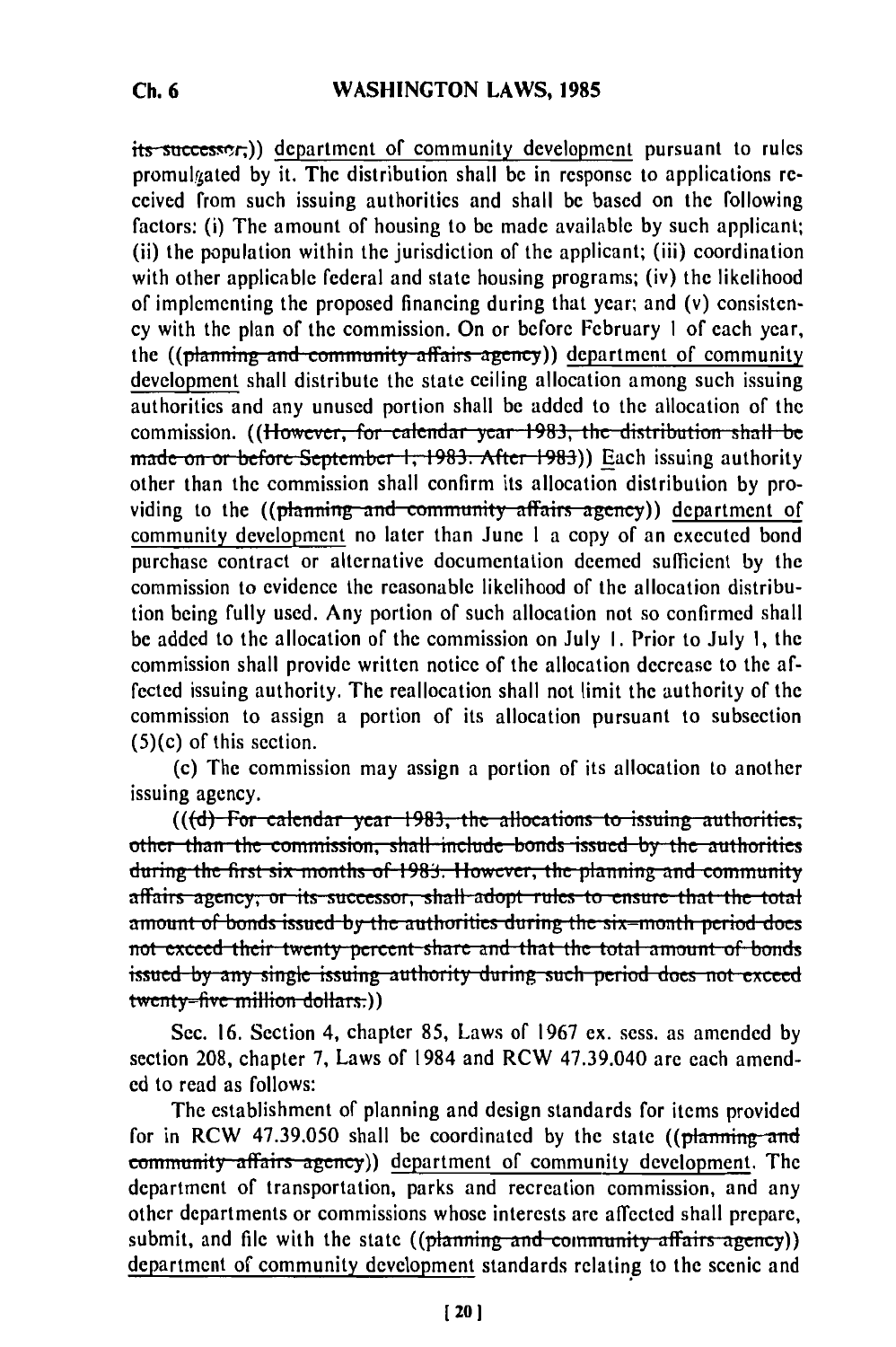recreational highway system. If varying planning and design standards are filed, the state ((planning and community affairs agency)) department of community development shall consult with the submitting agencies on the merits of the several proposals and, based upon such consultation, establish a set of standards. Pursuant to the planning and design standards so established, the department of transportation and the parks and recreation commission shall develop the highways and areas adjacent thereto to accomplish the purposes of this chapter, but the department shall retain exclusive authority over the highway right of way.

Responsibility for construction and maintenance is hereby established between the department and the parks and recreation commission with the department responsible for activities financed with funds provided for under RCW 47.39.030(1) and the parks and recreation commission responsible for activities financed from other sources of funds. **By** mutual consent, responsibility for development and/or maintenance may be transferred between the two agencies.

Sec. 17. Section 2, chapter 183, Laws of 1969 ex. sess. and RCW 49- .04.100 are each amended to read as follows:

Joint apprenticeship programs entered into under authority of chapter 49.04 RCW and which receive any state assistance in instructional or other costs, shall as a part thereof include entrance of minority races in such program, when available, in a ratio not less than the ratio which the minority race represents in population to the actual population in the city or trade area concerned, based on current census figures issued by the ((plaming and community affairs agency)) office of financial management with the ultimate goal of obtaining the proportionate ratio of representation in the total program membership. Where minimum standards have been set for entering upon any such apprenticeship program, this minority race representation shall be filled when minority race applicants have met such minimum standards and irrespective of individual ranking among all applicants seeking to enter the program: PROVIDED, That nothing in RCW 49.04- .100 through 49.04.130 will affect the total number of entrants into the apprenticeship program or modify the dates of entrance both as established by the joint apprenticeship committee. Minority race for the purposes of RCW 49.04.100 through 49.04.130 shall include Blacks, Mexican Americans or Spanish Americans, Orientals and Indians or Filipinos.

Sec. 18. Section 3, chapter 43, Laws of 1982 and RCW 50.38.030 are each amended to read as follows:

The employment security department shall consult with the following agencies prior to the issuance of the state occupational forecast:

- **(1)** Office of financial management;
- (2) Department of commerce and economic development;
- (3) Department of labor and industries;
- (4) State board for community college education;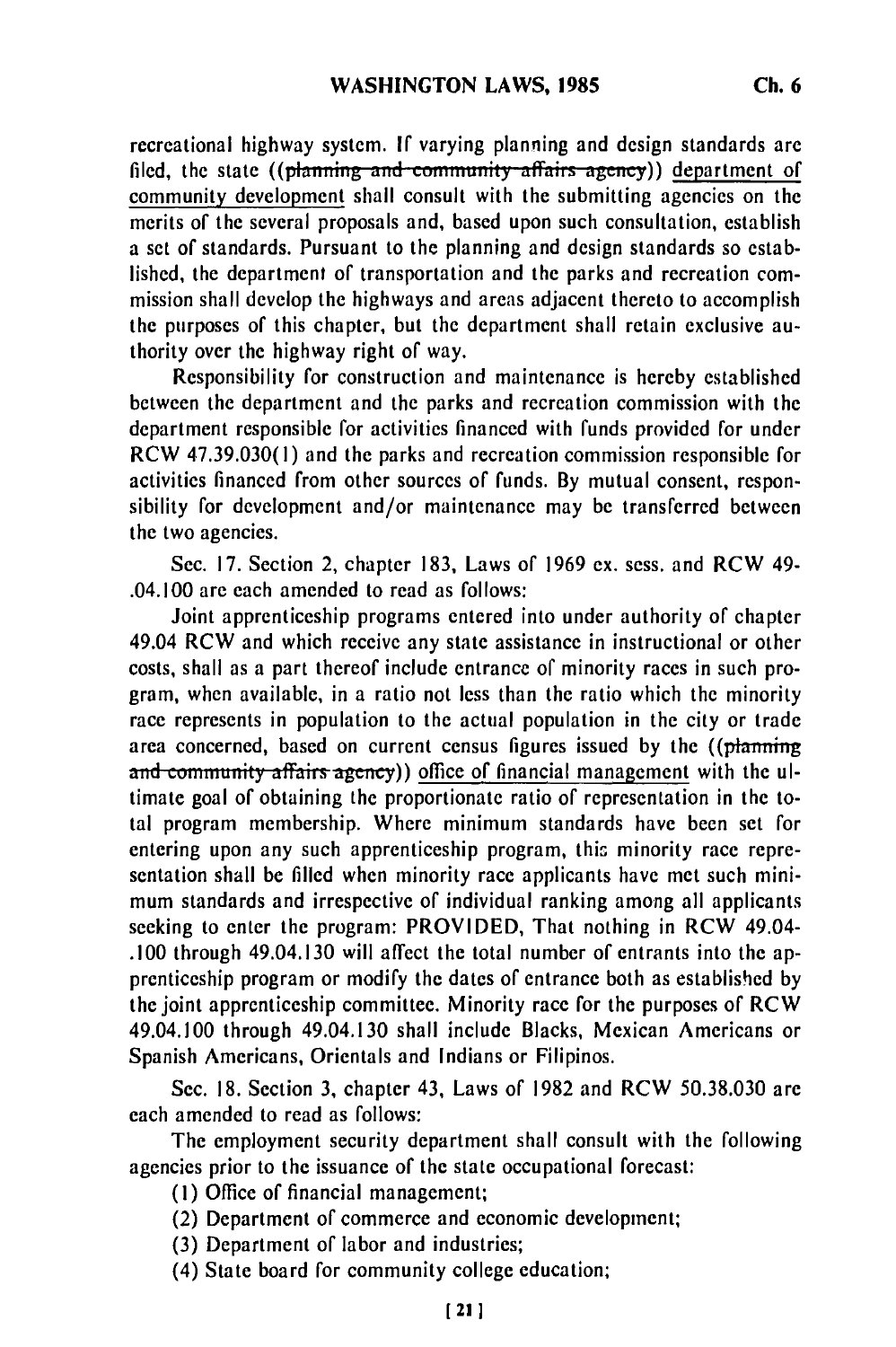**(5)** Superintendent of public instruction;

**(6)** Department of social and health services;

(7) ((Planning and community affairs agency)) Department of community development;

**(8)** Commission for vocational education; and

(9) Other state and local agencies as deemed appropriate by the commissioner of the employment security department.

These agencies shall cooperate with the employment security department, submitting information relevant to the generation of occupational forecasts.

Sec. 19. Section 2, chapter 251, Laws of 1984 and RCW 54.16.285 are each amended to read as follows:

(i) A district providing utility service for residential space heating shall not terminate such utility service between November 15 through March 15 if the customer:

(a) Notifies the utility of the inability to pay the bill. This notice shall be provided within five business days of receiving a payment overdue notice unless there arc extenuating circumstances;

(b) Brings a statement from the department of social and health services or a grantee of the ((planning-and community affairs agency)) department of community development which administers federally funded energy assistance programs, that the household income does not exceed the maximum allowed for eligibility under the state's plan for low-income energy assistance under 42 U.S.C. 8624 and which provides a dollar figure that is seven percent of household income;

(c) Has applied for home heating assistance from applicable government and private sector organizations and certifies that any assistance received will be applied to the current bill and future utility bills;

(d) Has applied for low-income weatherization assistance to the utility or other appropriate agency if such assistance is applicable for the dwelling;

í

(e) Agrees to a payment plan and agrees to maintain the payment plan. The plan will be designed both to pay the past due bill by the following October 15 and to pay for continued utility service. The plan shall not require monthly payments in excess of seven percent of the customer's monthly income during November 15 through March 15. A customer may agree to pay a higher percentage during this period, but the plan shall not be invalidated unless payment during this period is less than seven percent. If assistance payments are received by the customer subsequent to implementation of the plan, the customer shall contact the utility to reformulate the plan; and

**(f)** Agrees to pay the moneys owed even if he or she moves.

(2) The utility shall: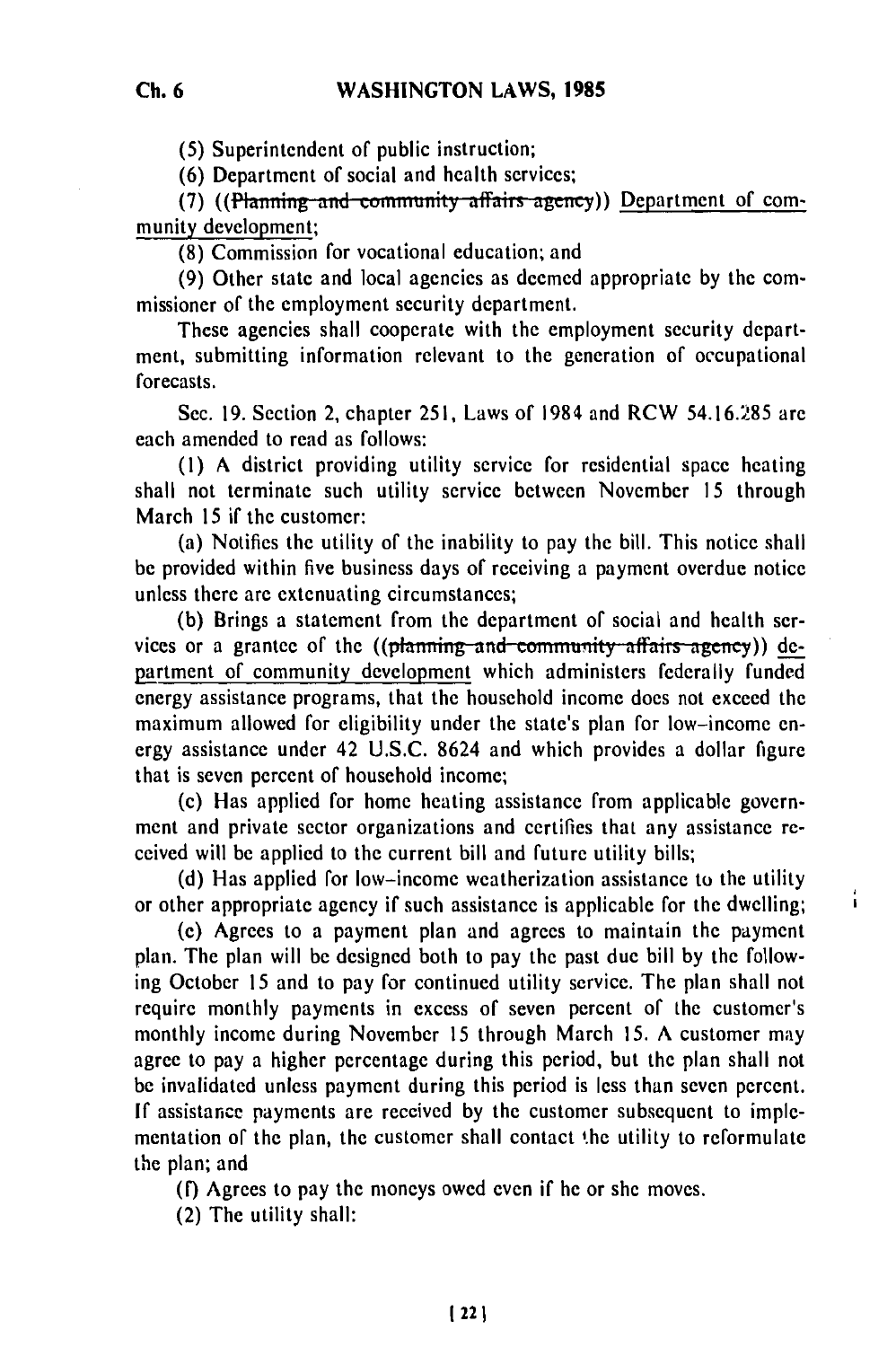(a) Include in any notice that an account is delinquent and that service may be subject to termination  $((\text{fand}))$  and a description of the customer's duties in this section;

**(b)** Assist the customer in fulfilling the requirements under this section;

(c) Bc authorized to transfer an account to a new residence when a customer who has established a plan under this section moves from one residence to another within the same utility service area; and

**(d)** Be permitted to disconnect service if the customer fails to honor the payment program. Utilities may continue to disconnect service for those practices authorized **by** law other than for nonpayment as provided for in this section.

**(((4))) (3)** This section shall expire June **30, 1986.**

Sec. 20. Section **1,** chapter **59,** Laws of 1984 and RCW 54.52.010 **are** each amended to read as follows:

**A** public utility district may include along with, or as part of its regular customer billings, a request for voluntary contributions to assist qualified low-income residential customers of the district in paying their electricity bills. All funds received by the district in response to such requests shall be transmitted to the grantee of the ((planning and community affairs agency)) department of community development which administers federally funded energy assistance programs for the state in the district's service area or to a charitable organization within the district's service area. All such funds shall be used solely to supplement assistance to low-income residential customers of the district in paying their electricity bills. The grantee or charitable organization shall be responsible to determine which of the district's customers are qualified for low-income assistance and the amount of assistance to be provided to those who are qualified.

Sec. 21. Section 2, chapter 59, Laws of 1984 and RCW 54.52.020 are each amended to read as follows:

All ossistance provided under this chapter shall be disbursed by the grantee or charitable organization. Where possible the public utility district will be paid on behalf of the customer by the grantee or the charitable organization. When direct vendor payment is not feasible, a check will be issued jointly payable to the customer and the public utility district. The availability of funds for assistance to a district's low-income customers as a result of voluntary contributions shall not reduce the amount of assistance for which the district's customers are eligible under the federally funded energy assistance programs administered by the grantee of the  $((\text{planning})$ and community affairs agency)) department of community development within the district's service area. The grantee or charitable organization shall provide the district with a quarterly report on January 15th, April 15th, July 15th, and October 15th which includes information concerning the total amount of funds received from the district, the names of all recipients of assistance from these funds, the amount received by each recipient,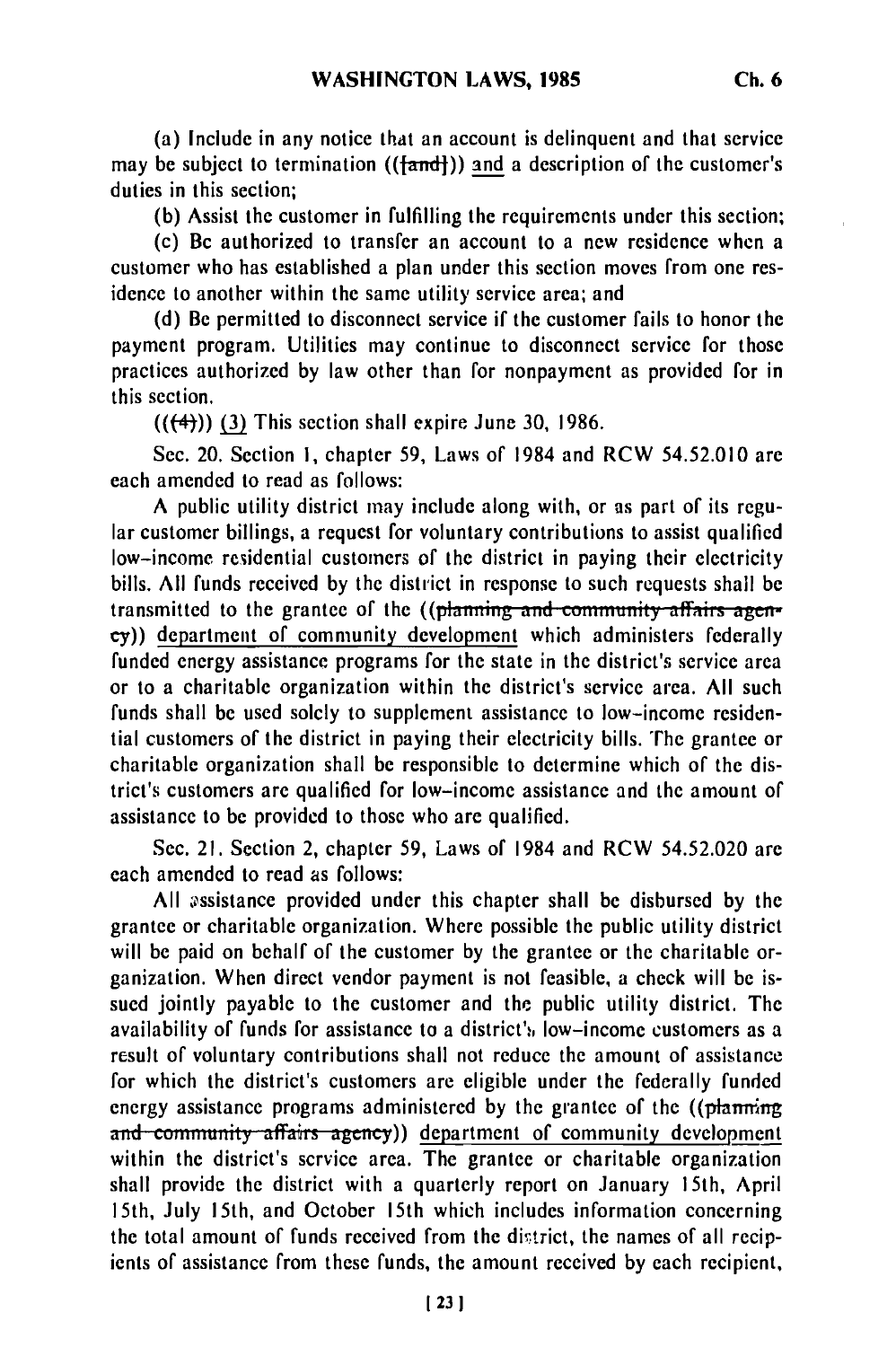and the amount of funds received from the district currently on hand and available for future low-income assistance.

Sec. 22. Section 7, chapter 22, Laws of 1982 Ist ex. sess. and RCW 67.38.070 are each amended to read as follows:

The comprehensive cultural arts, stadium and convention plan adopted **by the district shall be reviewed by the state ((planning and community af**fairs agency, or its successor;)) department of community development to determine:

**(1)** Whether the plan will enhance the progress of the state and provide for the general welfare of the population; and

(2) Whether such plan is eligible for matching federal funds.

After reviewing the comprehensive cultural arts, stadium and convention plan, the state ((planning and community affairs agency, or its succes**sor;))** department of community development shall have sixty days in which to approve such plan and to certify to the state treasurer that such district shall be eligible to receive funds. To be approved a plan shall provide for coordinated cultural arts, stadium and convention planning, and be consistent with the public cultural arts, stadium and convention coordination criteria in a manner prescribed by chapter 35.60 RCW. In the event such comprehensive plan is disapproved and ruled ineligible to receive funds, the state ((planning and community affairs agency, or its successor,)) department of community development shall provide written notice to the district within thirty days as to the reasons for such plan's disapproval and such ineligibility. The district may resubmit such plan upon reconsideration and correction of such deficiencies cited in such notice of disapproval.

Sec. 23. Section 26, chapter 134, Laws of 1969 ex. sess. and RCW 70- .95.260 are each amended to read as follows:

The department shall in addition to its other powers and duties:

(1) Cooperate with the appropriate federal, state, interstate and local units of government and with appropriate private organizations in carrying out the provisions of this chapter.

(2) Coordinate the development of a solid waste management plan for all areas of the state in cooperation with local government, the ((planning and community affairs agency or its successor)) department of community development, and other appropriate state and regional agencies. The plan shall relate to solid waste management for twenty years in the future and shall be reviewed biennially, revised as necessary, and extended so that perpetually the plan shall look to the future for twenty years as a guide in carrying out a state coordinated solid waste management program.

(3) Provide technical assistance to any person as well as to cities, counties, and industries.

(4) Initiate, conduct, and support research, demonstration projects, and investigations, and coordinate research programs pertaining to solid waste management systems.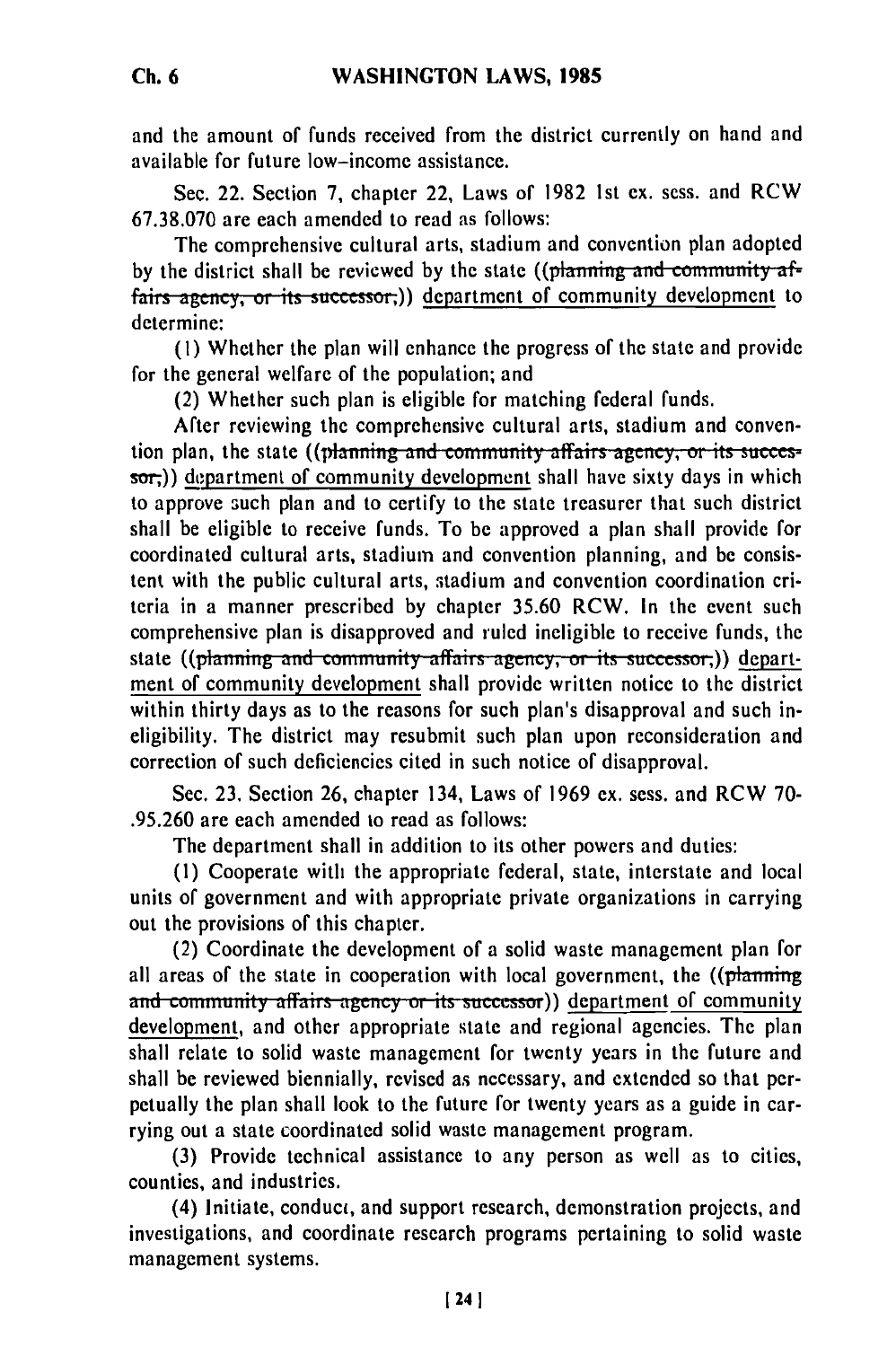**(5)** May, under the provisions of the Administrative Procedure Act, chapter 34.04 RCW, as now or hereafter amended, from time to time promulgate such rules and regulations as are necessary to carry out the purposes of this chapter.

Sec. 24. Section **1,** chapter 129, Laws of 1969 ex. sess. and RCW **79-** .08.1078 are each amended to read as follows:

**(I)** A public hearing may be held prior to any withdrawal of state trust lands and shall be held prior to any revocation of withdrawal or modification of withdrawal of state trust lands used for recreational purposes by the department of natural resources or by other state agencies.

(2) The department shall cause notice of the withdrawal, revocation of withdrawal or modification of withdrawal of state trust lands as described in subsection (I) of this section to be published by advertisement once a week for four weeks prior to the public hearing in at least one newspaper **pub**lished and of general circulation in the county or counties in which the state trust lands are situated, and by causing a copy of said notice to be posted in a conspicuous place in the department's Olympia office, in the district office in which the land is situated, and in the office of the county auditor in the county where the land is situated thirty days prior to the public hearing. The notice shall specify the time and place of the public hearing and shall describe with particularity each parcel of state trust lands involved in said hearing.

(3) The board of natural resources shall administer the hearing according to its prescribed rules and regulations.

(4) The board of natural resources shall determine the most beneficial use or combination of uses of the state trust lands. Its decision will be conclusive as to the matter: PROVIDED, HOWEVER, That said decisions as to uses shall conform to applicable state plans and policy guidelines adopted by the ((planning and community affairs agency)) department of communi**ty** development.

Sec. 25. Section 80.28.010, chapter 14, Laws of 1961 as amended **by** section 4, chapter 251, Laws of 1984 and RCW 80.28.010 are each amended to read as follows:

**(1)** All charges made, demanded or received by any gas company, electrical company or water company for gas, electricity or water, or for any service rendered or to be rendered in connection therewith, shall be just, fair, reasonable and sufficient.

(2) Every gas company, electrical company and water company shall furnish and supply such service, instrumentalities and facilities as shall be safe, adequate and efficient, and in all respects just and reasonable.

(3) All rules and regulations issued by any gas company, electrical company or water company, affecting or pertaining to the sale or distribution of its product, shall be just and reasonable.

(4) Until June 30, 1986: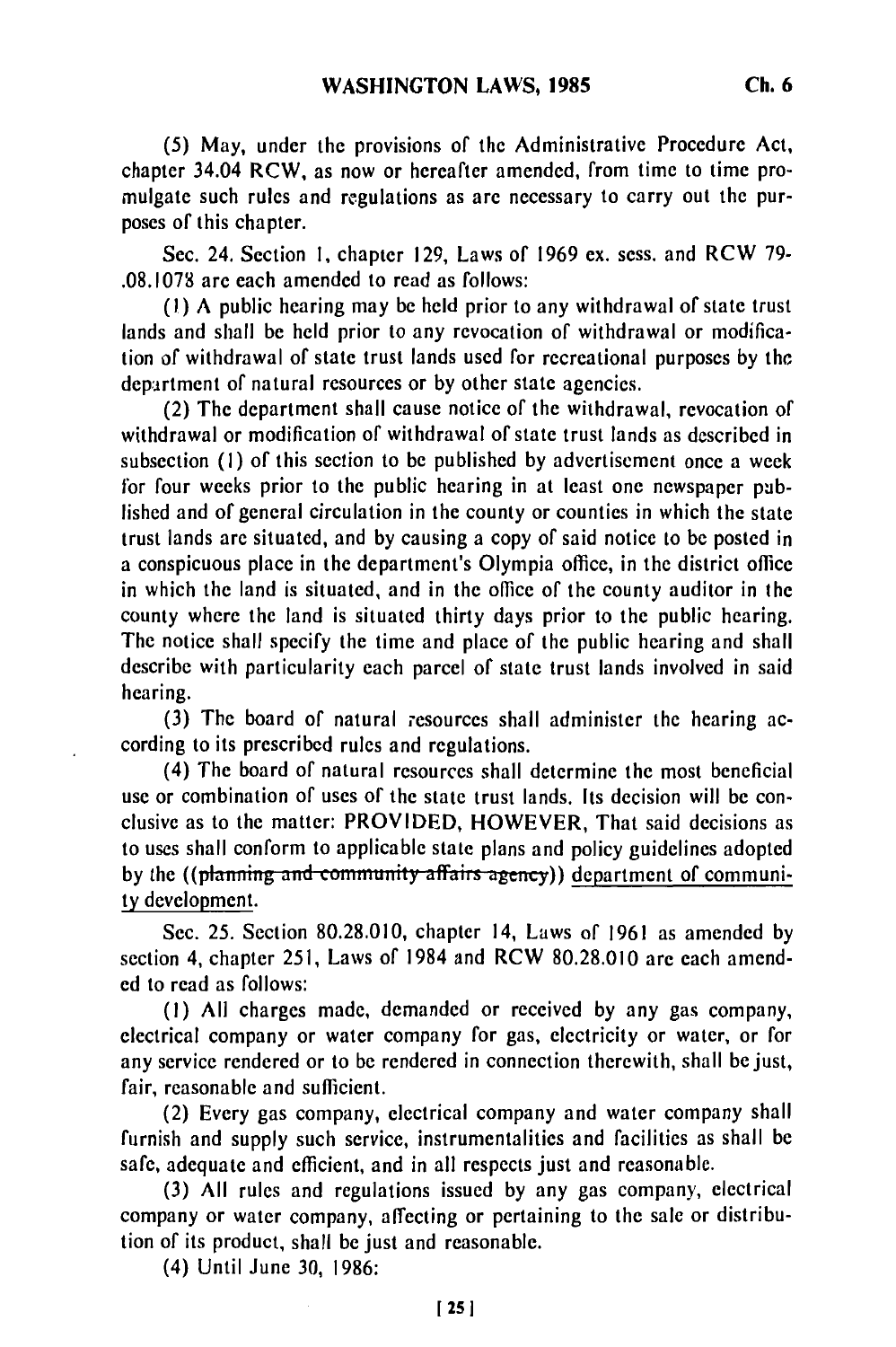(a) Utility service for residential space heating shall not be terminated between November 15 through March 15 if the customer:

(i) Notifies the utility of the inability to pay the bill. This notice shall be provided within five business days of receiving a payment overdue notice unless there are extenuating circumstances;

(ii) Brings a statement from the department of social and health services or a grantee of the ((planning and community affairs agency)) depariment of community development which administers federally funded energy assistance programs, that the household income does not exceed the maximum allowed for eligibility under the state's plan for low-income energy assistance under 42 U.S.C. 8624 and which provides a dollar figure that is seven percent of household income;

(iii) Has applied for home heating assistance from applicable government and private sector organizations and certifies that any assistance received will be applied to the current bill and future utility bills;

(iv) Has applied for low-income weatherization assistance to the utility or other appropriate agency if such assistance is applicable for the dwelling;

(v) Agrees to a payment plan and agrees to maintain the payment plan. The plan will be designed both to pay the past due bill by the following October 15 and to pay for continued utility service. The plan shall not require monthly payments in excess of seven percent of the customer's monthly income during November 15 through March 15. A customer may agree to pay a higher percentage during this period, but the plan shall not be invalidated unless payment during this period is less than seven percent. If assistance payments are received by the customer subsequent to implementation of the plan, the customer shall contact the utility to reformulate the plan; and

(vi) Agrees to pay the moneys owed even if he or she moves.

(b) The utility shall:

(i) Include in any notice that an account is delinquent and that service may be subject to termination  $((\text{fand})$ ) and a description of the customer's duties in this subsection;

(ii) Assist the customer in fulfilling the requirements under this subsection;

(iii) Be authorized to transfer an account to a new residence when a customer who has established a plan under this subsection moves from one residence to another within the same utility service area; and

(iv) Be permitted to disconnect service if the customer fails to honor the payment program. Utilities may continue to disconnect service for those practices authorized by law other than for nonpayment as provided for in this subsection.

 $((\text{d}))$  (c) A payment plan implemented under this subsection is consistent with RCW 80.28.080.